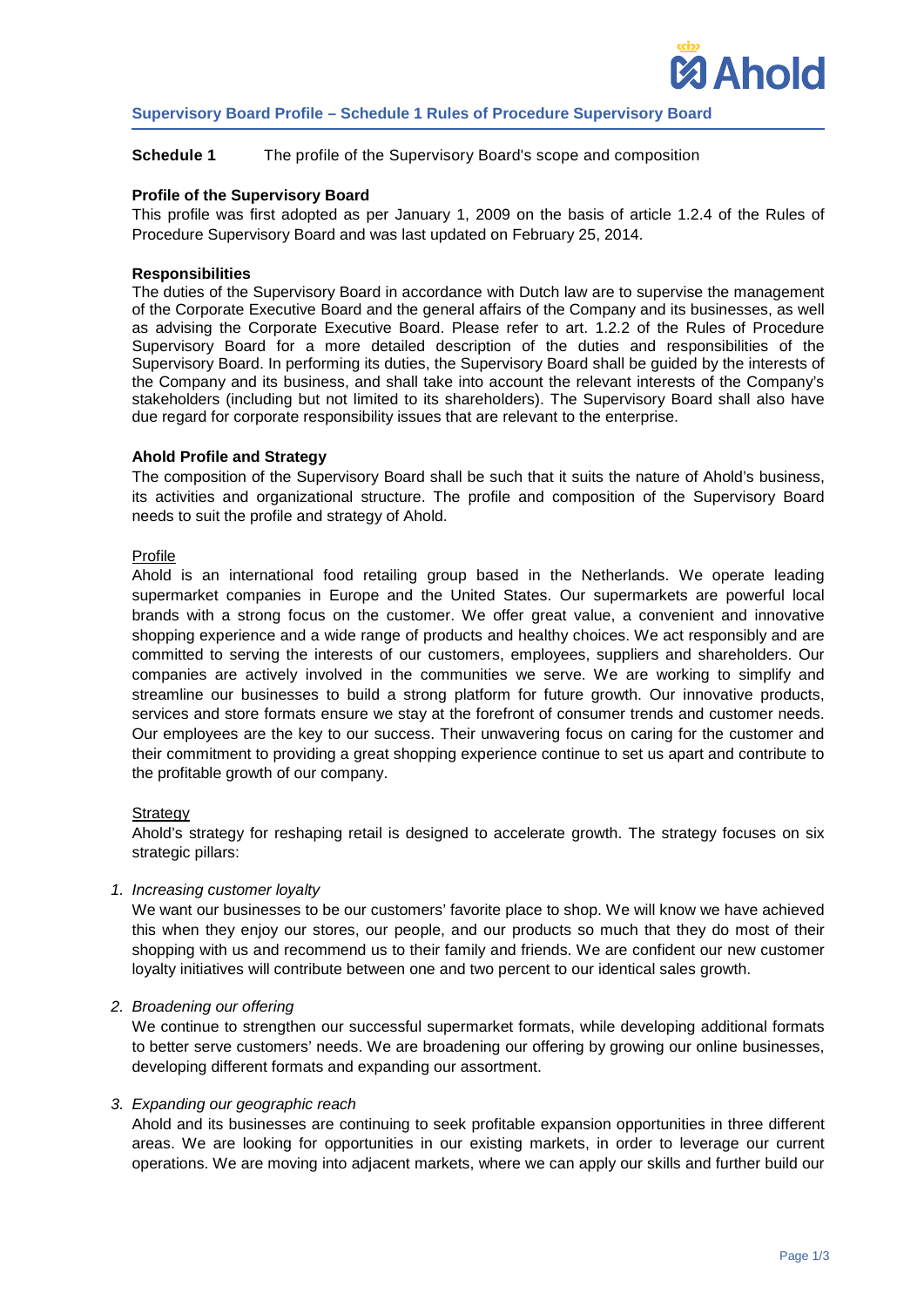scale. We are looking for growth prospects in entirely new regions, where we can use our existing retail expertise.

## *4. Simplicity*

We are building an efficient, simple, and cost-competitive Ahold – driving continuous improvement for our customers and getting better every day. We are taking advantage of our strengths, scale, and resources as an international company, leveraging our global capabilities. We are working on better processes and systems across our businesses, and strive for a culture focused on simplicity.

## *5. Responsible retailing*

Responsible retailing is about how we run our businesses, live our values, and do what's right. Being responsible is an integral part of our three core promises: better place to shop, better place to work, and better neighbor. We support the health and well-being of our customers, employees and communities; we source our products responsibly and care about the environment. Employees – throughout our businesses – are engaged in putting responsible retailing into practice, every day. We work together with others in retail and food sectors, governments and NGOs to raise standards across the industry.

#### . *6. People performance*

Our businesses are all about people. We have great people who love what they do and are good at it. We will continue to make sure we have the right people in the right roles. We are continuously investing in and developing employees. At the same time, we are hiring new people with new skills, so that we have the capabilities we need to grow. We are sharing these capabilities across our businesses.

We are committed to building a diverse workforce that best serves our diverse customer base and helps us successfully cross cultures and borders. We want to provide a better place to work with good working conditions, development opportunities, managerial support, recognition for performance, and an atmosphere of mutual respect.

# **Qualifications of the Supervisory Board**

The Supervisory Board as a body should have the following qualifications:

- General knowledge of and experience in international business;
- Detailed knowledge of and experience in the markets in which the Company does business;
- Experience with and an understanding of managing an international company;
- Understanding of the retail industry and the food industry in Europe and the United States;
- Expertise on the financial management, administration, accounting and reporting of an international listed company;
- Understanding of corporate responsibility, social and employment matters in the markets in which the Company does business and internationally;
- Understanding of disclosure, communication and marketing matters in an international listed company;
- Active involvement in the management of an international listed company.

## **Personal qualifications of the members of the Supervisory Board**

Members of the Supervisory Board are selected and recommended according to the following selection criteria:

- background/education/training;
- (international) experience with large listed companies;
- managerial skills;
- specialist skills;
- ability to spend the necessary time;
- independence.

**Ahold**